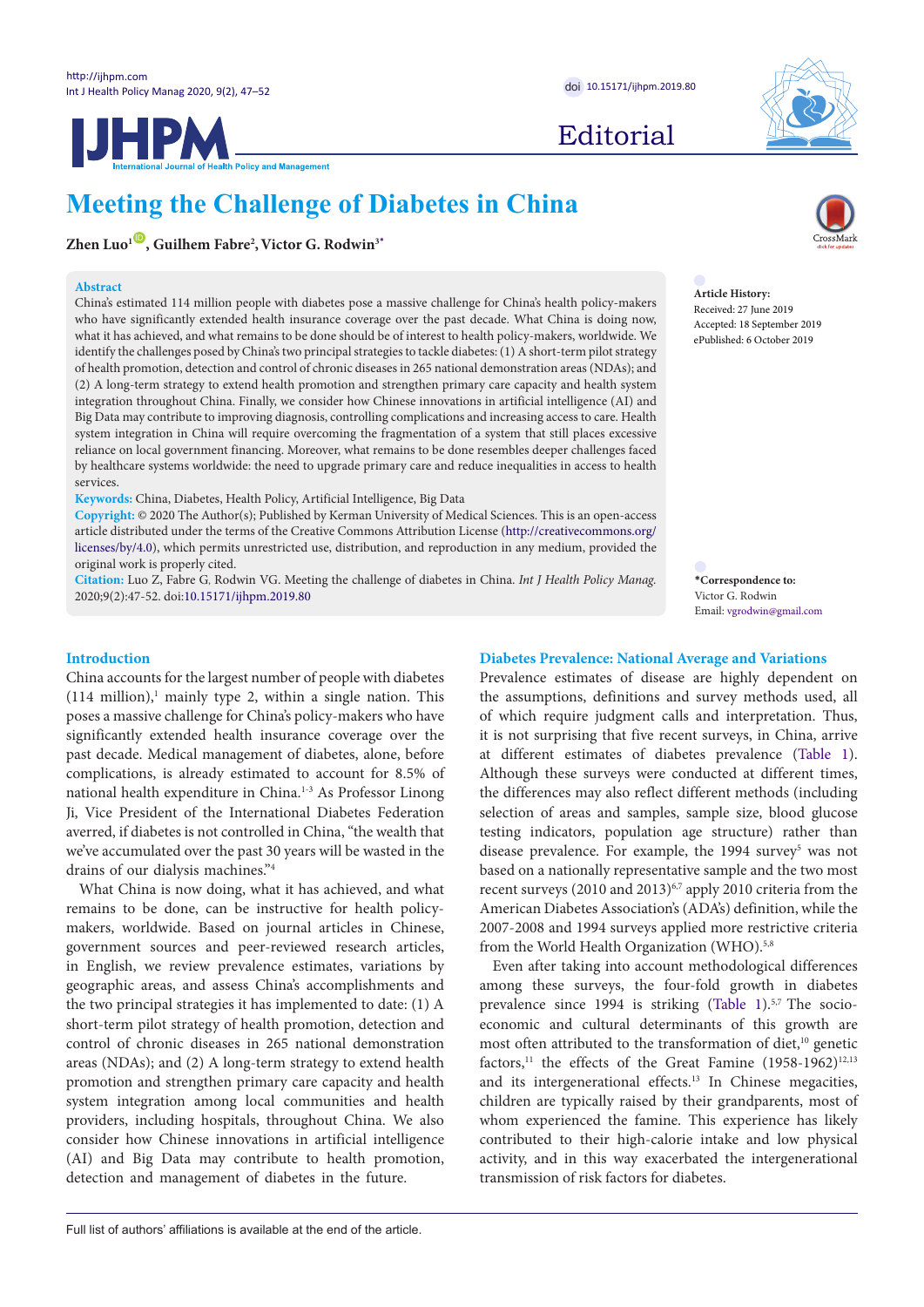<span id="page-1-0"></span>**Table 1.** National Surveys of Diabetes in China

| Year of the Survey     | Prevalence Estimate (%) | Detection Rate (Patients Aware of Their<br>Condition) (%) | <b>Prediabetes Prevalence</b><br>Estimate (%) | Source                        |
|------------------------|-------------------------|-----------------------------------------------------------|-----------------------------------------------|-------------------------------|
| $1994^{\circ}$         | 2.51                    | 29.6                                                      | 3.23                                          | Pan et al, 1997 <sup>5</sup>  |
| 2000-2001 <sup>b</sup> | 5.49                    | $\overline{\phantom{0}}$                                  | 7.33                                          | Hu et al, $2009^9$            |
| 2007-2008°             | 9.7                     | 39.3                                                      | 15.5                                          | Yang et al, 2010 <sup>8</sup> |
| 2010 <sup>d</sup>      | 11.6                    | 30.1                                                      | 50.1                                          | Xu et al, 2013 <sup>6</sup>   |
| $2013^e$               | 10.9                    | 36.5                                                      | 35.7                                          | Wang et al, 2017 <sup>7</sup> |

<sup>a</sup> A survey based on a sample of 250 000 adults aged 25 years or older, in 19 areas, including cities and rural areas of the north, south, east, west, and middle part of China. Diagnostic criteria from WHO, 1985.

b A survey based on a population of 19 012 adults, aged 35-74 and randomly selected from 20 primary sampling units (street districts in urban areas, townships in rural areas) and invited to participate. Diagnostic criteria from ADA.

c A survey based on a nationally representative sample of 46 239 adults, 20 years of age or older, from 14 provinces and municipalities participated in the study. Diagnostic criteria from WHO, 1999.

d A cross-sectional survey in a nationally representative sample of 98 658 adults. Diagnostic criteria from the ADA, 2010.

e A nationally representative cross-sectional survey of 170 287 adults; minority ethnic groups in China with at least 1000 participants (Tibetan, Zhuang, Manchu, Uyghur, and Muslim) were compared with Han participants. Diagnostic criteria from the ADA, 2010.

Another striking finding from the surveys is the low share of people with diabetes who are aware of their illness (the detection rate), a significant indicator since diabetes patients who do not control their blood sugar levels are likely to end up with cardiovascular disease or kidney failure. The most recent survey<sup>7</sup> indicates a 36.5% detection rate in 2013, which is much lower than in France  $(67.24\%)$ ,<sup>14</sup> the United States  $(75.65\%)$ ,<sup>15</sup> the United Kingdom  $(83.55\%)$ ,<sup>16</sup> Australia (71%),<sup>17</sup> and India (47.98%).<sup>18</sup>

### Geographic Variation

There are enormous variations in diabetes prevalence among urban and rural areas and wealthy and poorer regions. In 2016, urban versus rural residents' annual income (33 616 yuan) was almost 3 times that of their rural counterparts  $(12363$  yuan).<sup>19</sup> Based on the 2010 survey, prevalence of diabetes ranges from 14.3% in urban versus 10.3% in rural areas.6 Higher-income urban counties have a higher average prevalence rate (13.1%), than rural low-income counties  $(8.7\%)^{20}$ ; or according to a 2013 survey, 12.6% in urban versus 9.5% in rural areas.7 Based on a 2010 survey, adults with diabetes living in rural areas are less likely to be aware of their illness (38.7%) than their counterparts in urban areas  $(24.6\%)$ <sup>6</sup>; according to another 2010 survey, the detection rate ranges from 40.8% in higher-income urban counties to 20.5% in lower-income rural counties<sup>20</sup>; according to the 2013 survey, 43.1% in urban and 29.1% in rural areas.<sup>7</sup> In general, people residing in wealthier urban areas are more likely to have diabetes. Among the poorest populations in these areas, however, due to a lower level of health awareness, they face lower odds of having their condition detected and managed.<sup>20</sup>

# Migrant Workers and Urban-Rural Variation

China has experienced the world's most rapid urbanization over the past two decades. Attracted by higher wages, millions of rural residents have migrated to cities. Those who have left their hometown for more than 6 months and have not been able to register as official residents in cities are considered migrant workers. Although their number has declined from

a peak of 253 million (in 2014), to 245 million migrants (in  $2016$ ,<sup>21</sup> they still pose a public health challenge since most municipal governments regard them as outsiders and their health insurance benefits (from home provinces) are typically insufficient to assure them of access to healthcare in cities.

Although migrant workers face fewer risk factors for diabetes, since most healthy migrants participate in heavy labor,<sup>22</sup> once they become diabetic, or even prediabetic, they are more likely to forgo medical care due to financial barriers than official urban residents.<sup>23</sup> Since diabetes is associated with increased mortality from a range of complications, their health status is likely to deteriorate faster than that of their official urban counterparts.22 Given the low diabetes detection rates [\(Table 1](#page-1-0)) and the low treatment rates for those diagnosed with diabetes, there is evidence of excess mortality of diabetes patients, which points to inadequate health promotion and clinical management of diabetes.<sup>24,25</sup>

### **National Strategies: Achievements and Problems**

In the Healthy China 2030 Plan, approved by the State Council and the Party's Central Committee, diabetes, along with cancer, hypertension, and cardiovascular diseases, are listed as the four major non-communicable diseases (NCDs) for which the goal is to "control the prevalence and reduce the probability of early death."26 Also, in 2017, the central government launched a 2017-2025 plan to control NCDs, which includes increasing the regular monitoring and selfmanagement rate for diabetes patients from 50% (which is probably an overestimate) to 70% by 2025.<sup>27</sup> To achieve population behavior change in any society is a difficult task; it is all the more so in large and diverse countries like China. Two national strategies, in particular, deserve special attention.

#### National Demonstration Areas: A Short-term Strategy

Since 2010, the Chinese Ministry of Health has established a network of 265 NDAs to develop pilot projects for health promotion, detection and control of chronic diseases. To qualify for an NDA, county governments applied for central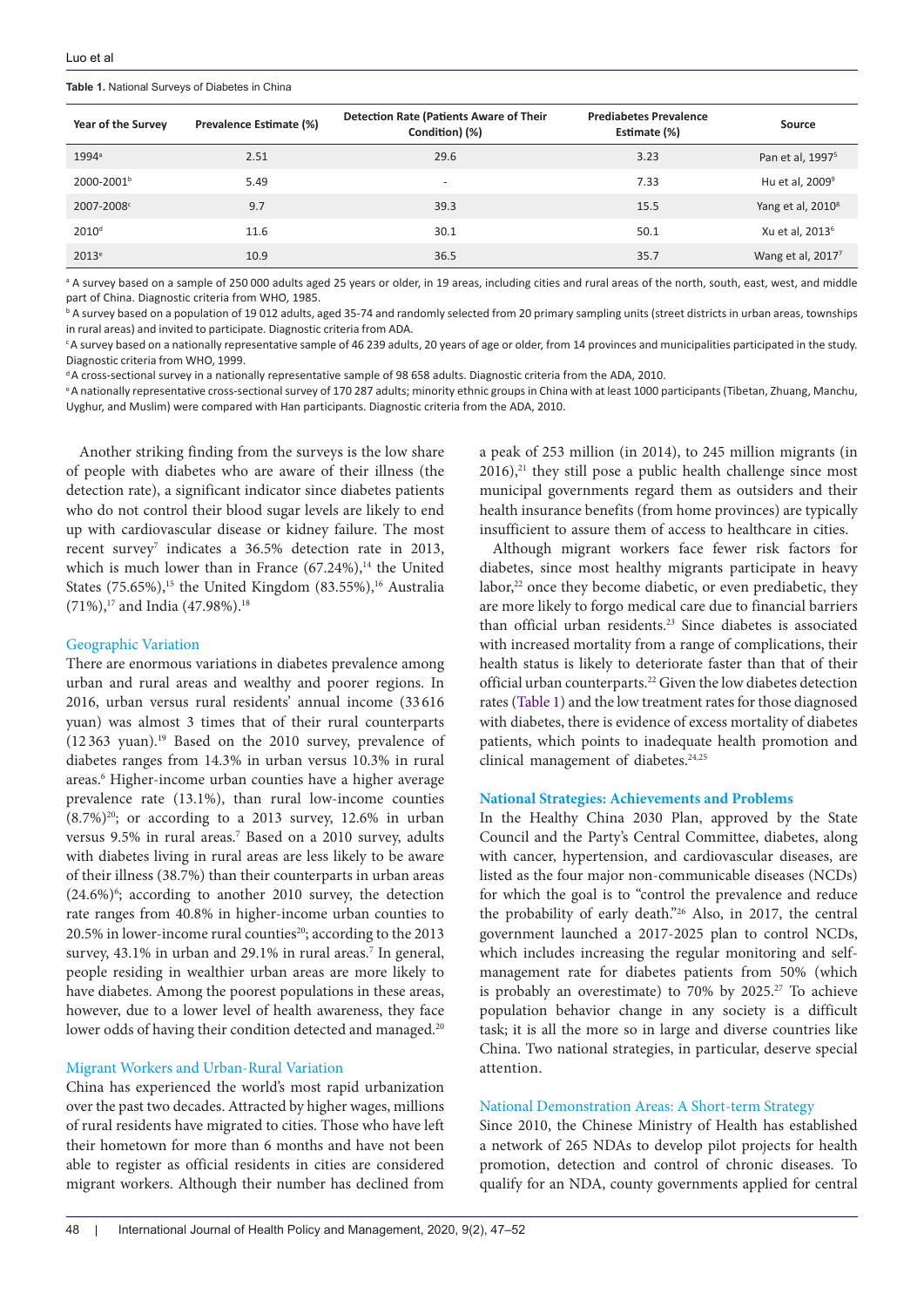government subsidies and agreed to follow strict protocols. As of 2015, 9.29% of China's counties established NDAs under the responsibility of China's Center for Disease Control (CDC). At the county level, various local government departments (propaganda, women's federation, education, health) are involved and in most cases the top county official is responsible for overall coordination. Primary care providers promote education and self-management of health conditions through appropriate dietary changes, control of tobacco use, and physical activity.<sup>28</sup>

A 2018 evaluation on the implementation of NDAs compared the 265 NDAs to one another along multiple criteria to assess their effectiveness in managing patients with diabetes and other NCDs.<sup>29</sup> Aside from disparities across the NDAs, it found that health promotion activities and monitoring general population health were generally more successful than managing the conditions of those suffering from NCDs. With regard to diabetes, this conclusion most probably applies to all of China as it is consistent with the findings of Bragg and colleagues on the high proportion of deaths attributed to diabetic ketoacidosis or coma and chronic kidney disease mainly related to diabetes.<sup>24</sup> These deaths are usually related to poor clinical management.

Another 2018 evaluation of the NDAs, specifically on the management of patients with diabetes, by Jin and colleagues, suggests that health promotion efforts resulting in lifestyle changes and self-management can nevertheless improve process measures of diabetes control.<sup>30</sup> This study, conducted in 2016, on 3213 randomly selected adult residents (35 years and over) in NDAs, found that, among patients diagnosed with diabetes, 69.92% were assigned to a general practitioner (GP) and 53.66% reported receiving standardized management for their condition – at least one blood glucose test and four follow-up visits, per year, by a GP. It found that patients who are assigned to a GP, have a more positive attitude, and that patients without hypertension, are more likely to have their diabetes under better standardized control, ie, with patients receiving at least one blood glucose test and four follow-up visits, per year, by a GP. The study also found that patients in eastern provinces are under better standardized control, which could be the result of earlier establishment of NDAs; or alternatively, could be attributed to better health systems in these provinces.<sup>30</sup> While the results of NDAs are encouraging, they also highlight the need for greater centralization of funding for public health interventions. The 2018 plan indicates that health spending has depended largely on local governments, which explains the wide disparities in access to health services among counties.<sup>31</sup>

Jin and colleagues conclude that "NDAs have achieved the goals of the 2012-2015 National NCD Control Plan, which requires a 40% standardized management rate."30 They also find that 79.54% of patients in their study were aware of their diabetes diagnosis and 83.2% were in taking prescription drugs regularly to control their blood glucose levels. Both of these figures are high for China which suggests that NDAs have produced significant effects. It is difficult, however, to interpret these figures for several reasons. First, there were no control groups in this study – neither cross-sectional, nor

before and after the intervention. They relied on comparisons with other national surveys that may not be comparable to theirs. Second, their survey question on self-reported high blood sugar levels is ambiguous. It is not sufficient to confirm the diagnosis and may include prediabetes patients. In fact, Jin and colleagues suggest that further surveys be conducted to see if standardized management has affected blood sugar control. Thus, we believe that this evaluation must be read with caution. Nonetheless, the NDAs represent important pilots for learning about disparities in prevalence, awareness and treatment of diabetes. Moreover, they are important for testing health promotion and monitoring tools, selfmanagement and standardized management approaches for controlling diabetes.

## Health System Integration: A Long-term Strategy

Beyond the importance of pilot projects, the long-term strategy for confronting the diabetes challenge in China is to extend efforts at health promotion, detection and control of diabetes while simultaneously integrating academic medical centers (AMCs) and other hospitals with effective primary care. AMCs are overcrowded with patients who have simple conditions, while the primary care system is under-equipped with basic medical infrastructure and an under-qualified workforce. Since 2015, the State Council encouraged health system integration by promoting what the Chinese call a "hierarchical medical system,"<sup>32</sup> a policy that attempts to attract more patients to primary health centers before going to AMCs.

The aspiration to achieve health system integration, in China, is as daunting as in any other health system. Moreover, China faces two significant obstacles. First, most primary care institutions are not qualified enough to earn patients' trust. In 2017, 82% of physicians and assistant physicians in rural township health centers and 55% in urban community health centers have no bachelor's degree, in contrast to 70% of their counterparts in hospitals $[1]$ .<sup>2</sup> In the absence of uniform professional standards, it is rational for patients to crowd into the best hospitals. Second, under the current system, hospitals have more abundant supplies of prescription drugs, partly because selling them is still an important part of hospital revenue. Although overcrowded, AMCs have little incentive to divert patients to primary care institutions.

In confronting these obstacles, municipal governments in big cities are attempting to integrate AMCs and community clinics into so-called medical partnerships. There are several models for achieving such health system integration. Some partnerships share only the same referral system; others have actually achieved deeper cooperation such that different institutions share the same workforce and operate under the same leadership. In general, cooperation is stronger in big cities than in rural areas. Shenzhen's *Luohu model* is an example of high-level of cooperation where primary care institutions and AMCs form a "hospital group" under the leadership of a common board of directors. Medical partnerships in big cities often resemble the *Luohu model*, though the level of cooperation varies.33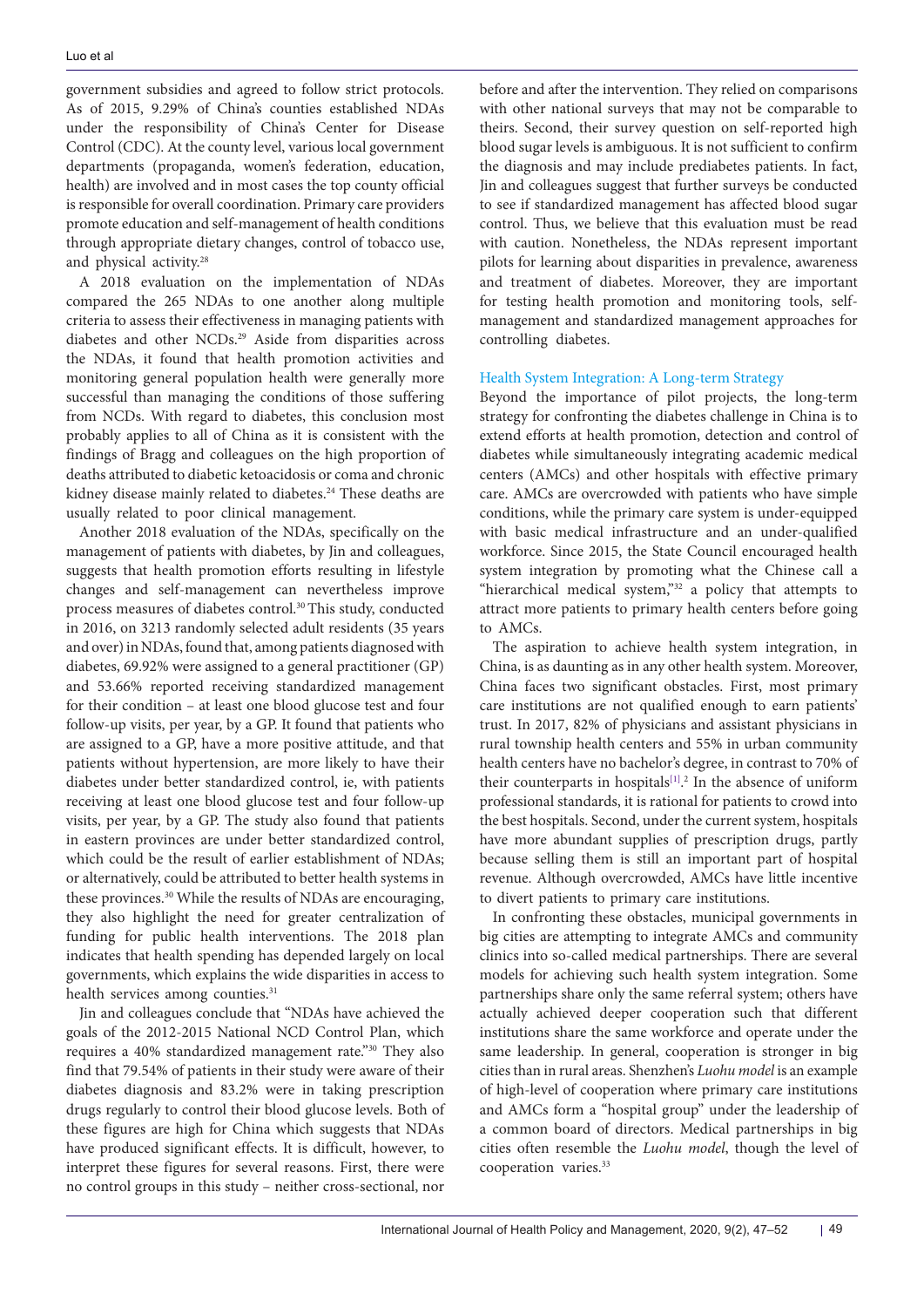# **The Future**

Although the implementation of NDAs and efforts to achieve health system integration are both well-conceived and necessary steps to confront the challenge of diabetes and more generally achieve China's goals for healthcare reform, these interventions have so far been inadequate. Two deeper long-term challenges remain before significant progress can be made in stemming the diabetes crisis: upgrade the primary care workforce; and reduce inequalities in access to healthcare.

## The Primary Care Workforce

Long-term management of diabetes requires a competent primary care workforce backed up by available resources. However, these requirements are not yet met in China, neither for people with diabetes nor for the general population. Five percent of urban community health centers and 10% of township (rural) health centers are unable to provide basic services such as routine blood tests, urinalyses and electrocardiography. For village clinics, 96% are unable to provide routine blood tests, 90% are unable to provide urinalyses, and 31% are unable to provide blood glucose tests. Only 46% of patients with diabetes who usually seek care from primary healthcare institutions are diagnosed, and only 3% of them have their blood glucose controlled. Among all patients treated by primary care institutions, 84% are not satisfied and 39% of patients who bypassed primary care institutions noted their distrust as the reason for their choice.<sup>34</sup>

In 2016, the ratio of certified GPs per 10 000 population was 1.6, far below high-income countries' average [\(Table 2\)](#page-3-0). As China has sought to improve health system integration through the rapid expansion of the primary care workforce, the number of certified GPs has increased by 34% but the physician workforce in hospitals increased faster (by 57%) than urban (15%) and rural (37%) primary care institutions.<sup>2</sup>

Unfortunately, GPs in China remind the population of barefoot doctors in the Mao era, during which professional standards of medicine were severely compromised to achieve universal coverage of basic necessities. Due to the transformation of China's healthcare system over the past decades, the term "doctor" refers to a wide range of professionals, from village doctors with months of training to graduates of the best medical schools.<sup>36</sup> Although China is trying to reestablish professional standards through reforms in medical education, it will take time before the profession of GP becomes an attractive one for medical students and wins the trust of patients.

# Inequalities in Access to Healthcare

Despite the proclaimed commitment to universal health coverage, as we noted earlier, the vast majority of China's migrants are covered by their home provinces, which provide them much less generous insurance coverage than their resident cities. Though efforts have been made to increase reimbursement in their resident cities, due to administrative barriers, it is still difficult for migrant workers to pay outof-pocket for healthcare and then wait to be reimbursed a small share of their outlays.<sup>37</sup> This situation is most severe in large cities with the highest prevalence of migrants and

<span id="page-3-0"></span>**Table 2.** Primary Care Workforce: China and Other Countries, 2016

|           | GPs (Per 1000 Population) | Nurses (Per 1000 Population) |
|-----------|---------------------------|------------------------------|
| China     | 0.16                      | 2.32                         |
| Korea     | 0.13                      | 6.80                         |
| Japan     | $\overline{\phantom{m}}$  | 11.34                        |
| US        | 0.31                      | 11.61                        |
| Australia | 1.17                      | 11.57                        |
| UK        | 0.76                      | 7.88                         |
| Canada    | 1.27                      | 9.91                         |
| France    | 0.90                      | 10.21                        |
| Germany   | 0.70                      | 12.84                        |

Abbreviation: GPs, general practitioner.

Source: National Commission of Health and Family Planning Statistical Yearbook<sup>3</sup> and OECD data.<sup>35</sup>

diabetes. For example, almost a third of Beijing's 21.71 million residents (8.08 million) do not have an urban residence card (hukou).38 The same situation prevails in Shanghai where 9.7 million residents, of its 24.2 million inhabitants, have no urban residence card.39

In these wealthy cities, since migrants are, on average, living in more precarious conditions, less educated, and less attentive to potential health problems, they tend to have higher than average rates of overweight and obesity and alcohol consumption. Their risk of diabetes is therefore higher than that of their official urban counterparts.<sup>22</sup> Despite these wellrecognized problems, the Beijing and Shanghai 2030 Health Plans do not include specific measures for diabetes control among migrants.<sup>40,41</sup>

## **Artificial Intelligence and Big Data**

Beyond the importance of taking action on health promotion strategies to improve diet, encourage exercise and increase greater awareness of risk factors for diabetes, China's health policy-makers have not overlooked significant advances in AI and Big Data.<sup>42</sup> In some respects, the future is already here with respect to automated retinal screening (detection of diabetic retinopathy), clinical decision support (detection and monitoring of diabetes and comorbidities), predictive population risk stratification (identification of diabetes subpopulations at higher risk of complications) and patient self-management tools (eg, activity and dietary tracking devices and AI-improved glucose sensors). As these tools are improved, they will soon enable health professionals in China to identify some prediabetic patients and to diagnose complications related to diabetes such as retinopathy and renal diseases.43 On-going research on specific algorithms may also eventually allow more personalized targeting of diabetes treatment.<sup>44</sup>

Today, diabetes patients are generally more "connected" than patients with other chronic conditions. Activity trackers and smartphone applications have the potential to prevent type 2 diabetes by promoting the adoption of behaviors that prevent the onset of the disease, such as physical activity and dietary changes. Also, use of connected sensors or mobile applications already allow better daily monitoring of patients with type 2 diabetes.<sup>45</sup> In addition to introducing innovations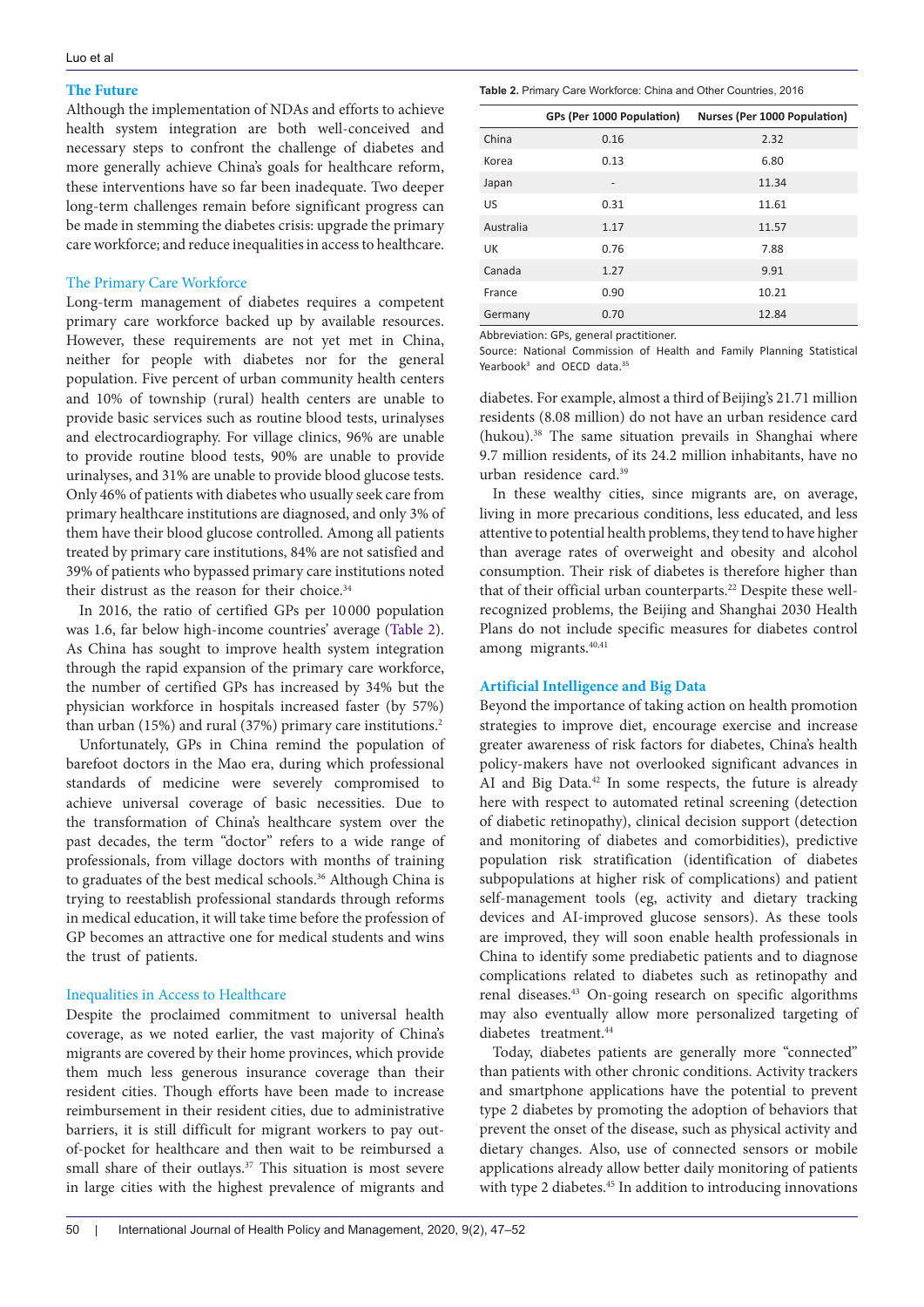such as intelligent sensors for measuring and treating blood glucose levels, Ali Health, the medical branch of the giant Alibaba launched an AI physician system, Dia Doc, in May 2018. This system, dedicated to diabetes, brings together experienced specialists and practitioners, and guides GPs less familiar with the disease in performing diagnosis and treatment.<sup>46</sup>

China's digital transformation and its massive amounts of accumulated data provide an opportunity for the health system to leverage AI capabilities in improving diabetes care.<sup>47</sup> Diet and exercise, two fundamental risk factors for most NCDs, are under the surveillance of Chinese tech-giants. E'leme (Are You Hungry?), a takeaway app recently acquired by the top tech-giant, Alibaba, has 260 million users, and Ali has already been collecting data on its users' diets for years.<sup>48</sup> Ali's competitor Tencent, whose most successful app, WeChat has 1.08 billion users who use it at least once a month,<sup>49</sup> has been collecting data on the average number of steps, per day, walked by the Chinese.<sup>50</sup>

Drawing on their subsidiary payment systems, Alipay and WeChat Pay, both Ali and Tencent are capable of analyzing nearly all aspects of the population's economic activities. Their ambition clearly extends beyond expanding membership, for health improvement strategies present a most desirable new frontier, especially since the government is encouraging the use of Big Data in the Healthy China 2030 development plan.<sup>26</sup> Health was one of the top priorities in the government's plan to promote the use of Big Data and encourage cooperation among technology enterprises as a way to confront diabetes and other NCDs.<sup>51</sup> Premier Li Keqiang, himself, has flagged Big Data as an area from which the public health sector should learn.<sup>52</sup>

## **Concluding Observations**

Faced with the world's largest population of people with diabetes that continues to grow with China's rapid urbanization, China has significantly improved the detection and management of diabetes, with its pilot projects in NDAs and its attempts to improve health system integration. These initiatives demonstrate a willingness to confront the rise of diabetes with strategies based on health promotion, disease detection and management of the multiple conditions and complications associated with the disease. AI and Big Data are likely to improve diagnosis and treatment. However, there is no nation in which the challenge of diabetes is likely to be solved by a technological fix. AI and Big Data must be financed and embedded in an institutional health system. Based on the literature and data we have reviewed and analyzed in this paper, significant challenges remain.

The extension to the rest of China of lessons learned from short-term strategies implemented in NDAs will require overcoming the fragmentation of a health system that still places excessive reliance on local government financing. Ongoing reform of the health system will require greater efforts to train and pay primary care providers to relieve a system that is too focused on large hospitals, and to achieve broader health system integration. Above all, longer-term success in meeting the challenge of diabetes will have to

focus on upgrading the primary care workforce and reducing inequalities in access to healthcare.

## **Acknowledgements**

We thank Manuel Raices Perez-Castañeda for his invitation to present a preliminary version of this paper to the International Diabetes Congress (IDC) in Varadero, Cuba in December, 2018. We are also grateful to Dr. Zhicheng Wang, School of Public Health, Peking University, Beijing, China, who provided useful information as we began our research. Finally, we thank our anonymous reviewers for most helpful suggestions and Wagner/NYU, New York City, NY, USA and University Paul Valéry-Montpellier 3 (IRIEC), Montpellier, France for travel support to attend the IDC.

#### **Ethical issues**

Not applicable.

#### **Competing interests**

Authors declare that they have no competing interests.

#### **Authors' contributions**

ZL and GF conducted the main documentary research for this paper within the overall framework developed by VGR. All three authors participated in drafting the paper and revising it for final submission.

#### **Authors' affiliations**

1 Robert F. Wagner School of Public Service, New York University (NYU), New York City, NY, USA. <sup>2</sup>IRIEC EA 740, Université Paul Valéry, Montpellier3, Montpellier, France. <sup>3</sup>World Cities Project, Wagner School of Public Service, New York University (NYU), New York City, NY, USA.

#### **Endnote**

<span id="page-4-0"></span>[1] In China, healthcare institutions are categorized as hospitals, urban community health centers and rural township health centers. Urban community and rural township health centers are considered as primary care institutions, but they also provide inpatient care. The yearbook does not provide strict and clear definitions but it is generally believed that hospitals provide comprehensive care while urban and rural health centers are smaller than hospitals and provide mainly primary care.

#### **References**

- 1. International Diabetes Federation. IDF Diabetes Atlas. 8th ed. <https://diabetesatlas.org/resources/2017-atlas.html>. Published 2017.
- 2. National Commission of Health. *Chinese National Statistical Yearbook of Health*. China, Beijing: Peking Union Medical College Press; 2018.
- 3. National Commission of Health and Family Planning. *Chinese National Statistical Yearbook of Health and Family Planning*. China, Beijing: Peking Union Medical College Press; 2017.
- 4. Holmes D. Linong Ji: Fighting to turn the tide against diabetes in China. *Lancet.* 2014;383(9933):1961. doi:[10.1016/S0140-](https://doi.org/10.1016/S0140-6736(14)60942-9) [6736\(14\)60942-9](https://doi.org/10.1016/S0140-6736(14)60942-9)
- 5. Pan X-R, Yang W-Y, Li G-W, Liu J. Prevalence of diabetes and its risk factors in China, 1994. *Diabetes Care.* 1997;20(11):1664-1669. doi[:10.2337/diacare.20.11.1664](https://doi.org/10.2337/diacare.20.11.1664)
- 6. Xu Y, Wang L, He J, et al. Prevalence and control of diabetes in Chinese adults. *JAMA.* 2013;310(9):948-959. doi[:10.1001/](https://doi.org/10.1001/jama.2013.168118) [jama.2013.168118](https://doi.org/10.1001/jama.2013.168118)
- 7. Wang L, Gao P, Zhang M, et al. Prevalence and ethnic pattern of diabetes and prediabetes in China in 2013. *JAMA.*  2017;317(24):2515-2523. doi:[10.1001/jama.2017.7596](https://doi.org/10.1001/jama.2017.7596)
- 8. Yang W, Lu J, Weng J, et al. Prevalence of diabetes among men and women in China. *N Engl J Med.* 2010;362(12):1090-1101. doi[:10.1056/NEJMoa0908292](https://doi.org/10.1056/NEJMoa0908292)